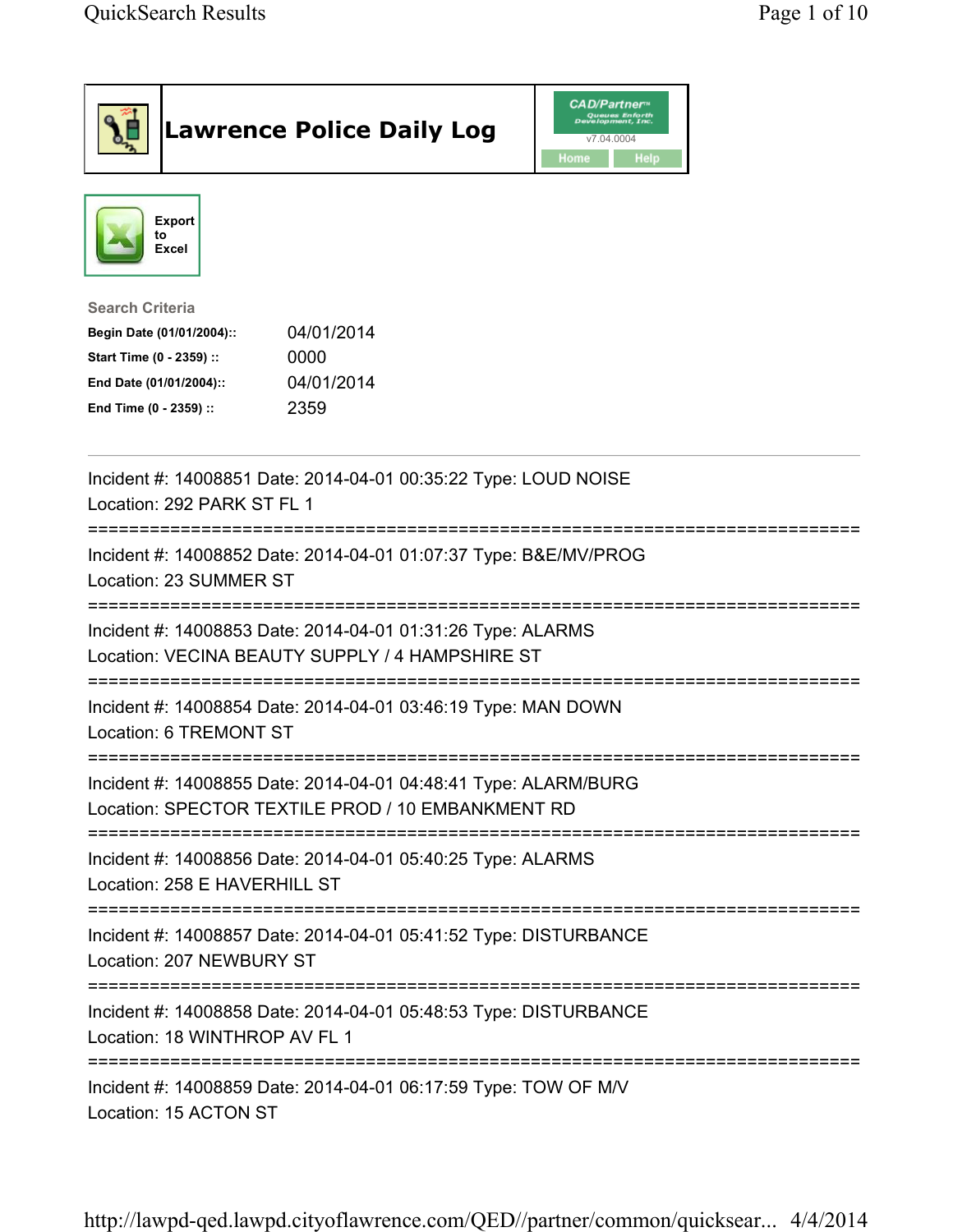| ==========================                                                                                                                   |
|----------------------------------------------------------------------------------------------------------------------------------------------|
| Incident #: 14008860 Date: 2014-04-01 06:36:00 Type: STOL/MV/PAS<br>Location: 127 HAVERHILL ST                                               |
| Incident #: 14008862 Date: 2014-04-01 06:39:26 Type: MEDIC SUPPORT<br>Location: 18 WINTHROP AV FL 1                                          |
| Incident #: 14008861 Date: 2014-04-01 06:39:53 Type: TOW OF M/V<br>Location: 23 FOREST ST                                                    |
| Incident #: 14008863 Date: 2014-04-01 06:47:50 Type: ALARMS<br>Location: 200 COMMON ST                                                       |
| ====================<br>Incident #: 14008864 Date: 2014-04-01 06:56:36 Type: FIGHT<br>Location: 5 ACTON ST                                   |
| Incident #: 14008865 Date: 2014-04-01 07:14:13 Type: TOW OF M/V<br>Location: 144 HIGH ST                                                     |
| ================================<br>Incident #: 14008866 Date: 2014-04-01 07:25:52 Type: TOW OF M/V<br>Location: TARBOX SCHOOL / 59 ALDER ST |
| Incident #: 14008867 Date: 2014-04-01 08:02:04 Type: M/V STOP<br>Location: MERRIMACK ST & S UNION ST                                         |
| Incident #: 14008868 Date: 2014-04-01 08:08:32 Type: TOW OF M/V<br>Location: JACKSON ST & METHUEN ST                                         |
| Incident #: 14008869 Date: 2014-04-01 08:15:37 Type: M/V STOP<br>Location: GRAFTON ST & WINTHROP AV                                          |
| =========================<br>Incident #: 14008870 Date: 2014-04-01 08:22:55 Type: A&B D/W PAST<br>Location: 62 NEWBURY ST FL 3               |
| Incident #: 14008871 Date: 2014-04-01 08:27:27 Type: TOW OF M/V<br>Location: 125 CHESTNUT ST                                                 |
| Incident #: 14008872 Date: 2014-04-01 08:40:31 Type: TOW OF M/V<br>Location: 15 TREMONT CT                                                   |
| ==========<br>Incident #: 14008876 Date: 2014-04-01 08:51:53 Type: KEEP PEACE<br>$I$ anation: $4E$ CIMANI CT                                 |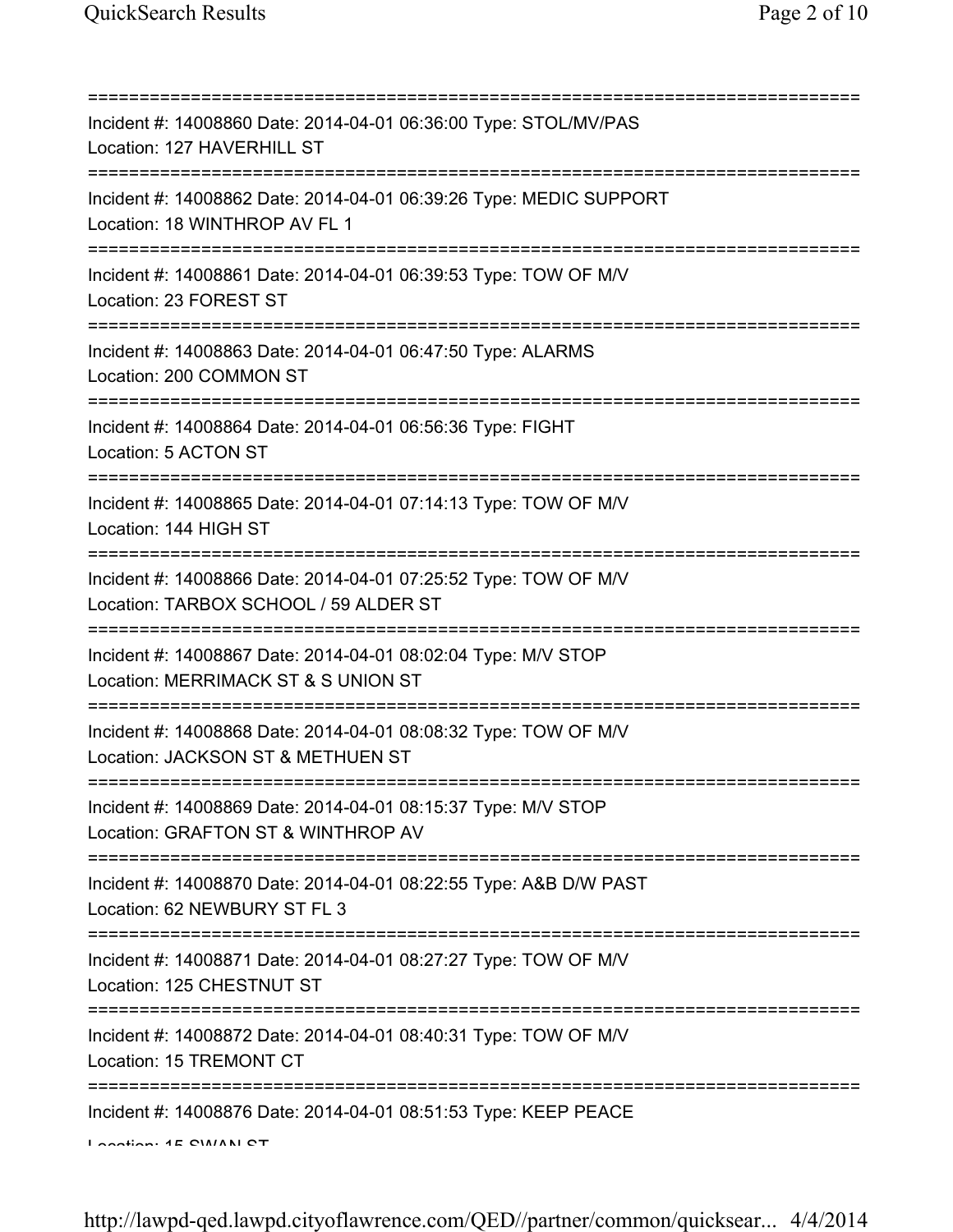| Incident #: 14008873 Date: 2014-04-01 08:53:10 Type: TOW OF M/V<br>Location: 132 SPRUCE ST<br>===================================          |
|--------------------------------------------------------------------------------------------------------------------------------------------|
| Incident #: 14008874 Date: 2014-04-01 08:56:33 Type: DISTURBANCE<br>Location: LEONARD SCHOOL / 60 ALLEN ST<br>============================ |
| Incident #: 14008875 Date: 2014-04-01 08:56:59 Type: DOMESTIC/PROG<br>Location: 439 RIVERSIDE DR FL 2                                      |
| Incident #: 14008877 Date: 2014-04-01 09:21:40 Type: MEDIC SUPPORT<br>Location: 96 BROMFIELD ST FL 2NDFL                                   |
| Incident #: 14008878 Date: 2014-04-01 09:48:47 Type: LARCENY/PAST<br>Location: 167 MAY ST                                                  |
| Incident #: 14008879 Date: 2014-04-01 09:50:24 Type: CONFIS PROP<br>Location: 233 HAVERHILL ST                                             |
| Incident #: 14008880 Date: 2014-04-01 10:04:02 Type: KEEP PEACE<br>Location: 111 MARKET ST                                                 |
| Incident #: 14008881 Date: 2014-04-01 10:13:20 Type: STOL/MV/PAS<br>Location: 191 FARNHAM ST                                               |
| Incident #: 14008882 Date: 2014-04-01 10:30:01 Type: M/V STOP<br>Location: 165 LAWRENCE ST                                                 |
| Incident #: 14008883 Date: 2014-04-01 10:33:21 Type: MV/BLOCKING<br>Location: 8 WINSLOW PL                                                 |
| Incident #: 14008884 Date: 2014-04-01 10:35:02 Type: TOW OF M/V<br>Location: 155 HAVERHILL ST                                              |
| Incident #: 14008885 Date: 2014-04-01 10:37:01 Type: RECOV/STOL/MV<br>Location: 93 BRADFORD ST                                             |
| Incident #: 14008887 Date: 2014-04-01 10:37:36 Type: THREATS<br>Location: LIVE TO IMPRESS / 468 CANAL ST                                   |
| Incident #: 14008886 Date: 2014-04-01 10:37:56 Type: ALARM/BURG                                                                            |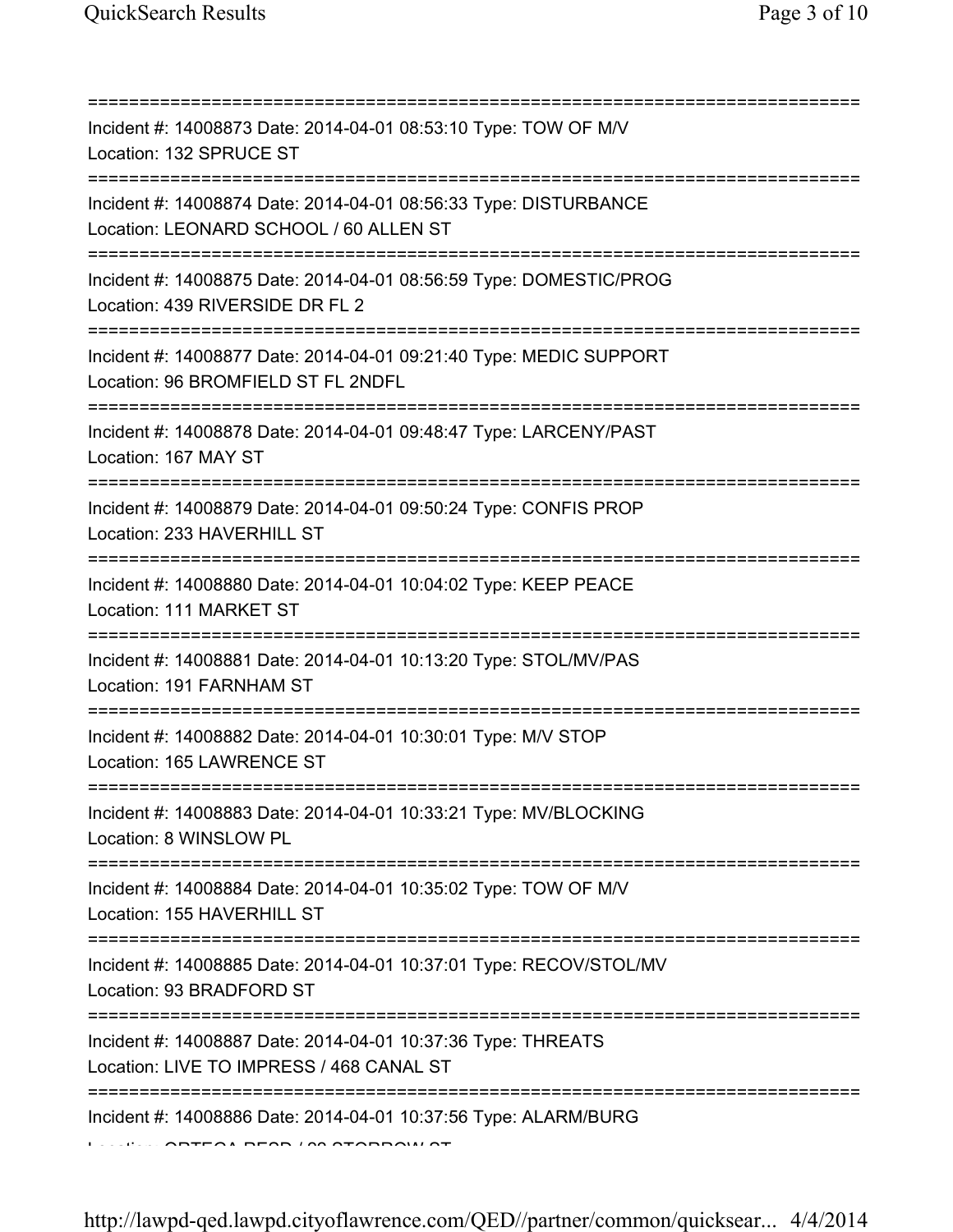=========================================================================== Incident #: 14008888 Date: 2014-04-01 10:44:33 Type: M/V STOP Location: 163 LAWRENCE ST =========================================================================== Incident #: 14008889 Date: 2014-04-01 10:45:50 Type: ALARM/BURG Location: ROMANOS / 311 MERRIMACK ST =========================================================================== Incident #: 14008890 Date: 2014-04-01 10:46:14 Type: ANIMAL COMPL Location: 162 ABBOTT ST =========================================================================== Incident #: 14008891 Date: 2014-04-01 10:53:14 Type: DOMESTIC/PROG Location: 99 UNION ST FL 3RD =========================================================================== Incident #: 14008892 Date: 2014-04-01 10:55:08 Type: SUS PERS/MV Location: DUNKIN DONUTS / 104 MARSTON ST =========================================================================== Incident #: 14008893 Date: 2014-04-01 10:58:08 Type: MEDIC SUPPORT Location: 233 HAVERHILL ST =========================================================================== Incident #: 14008894 Date: 2014-04-01 11:03:57 Type: AUTO ACC/NO PI Location: 360 MERRIMACK ST =========================================================================== Incident #: 14008895 Date: 2014-04-01 11:07:16 Type: TOW OF M/V Location: WINSLOW PL & MEDFORD =========================================================================== Incident #: 14008896 Date: 2014-04-01 11:21:49 Type: AUTO ACC/NO PI Location: 581 ANDOVER ST =========================================================================== Incident #: 14008897 Date: 2014-04-01 11:41:08 Type: KEEP PEACE Location: 3 STATE ST =========================================================================== Incident #: 14008898 Date: 2014-04-01 11:46:28 Type: M/V STOP Location: 43 BRUCE ST =========================================================================== Incident #: 14008899 Date: 2014-04-01 12:01:00 Type: AUTO ACC/UNK PI Location: 686 HAVERHILL ST =========================================================================== Incident #: 14008900 Date: 2014-04-01 12:11:50 Type: DOMESTIC/PROG Location: 62 NEWBURY ST FL 3RD =========================================================================== Incident #: 14008901 Date: 2014-04-01 12:21:16 Type: ALARM/BURG Location: GOMEZ RESD / 241 LAWRENCE ST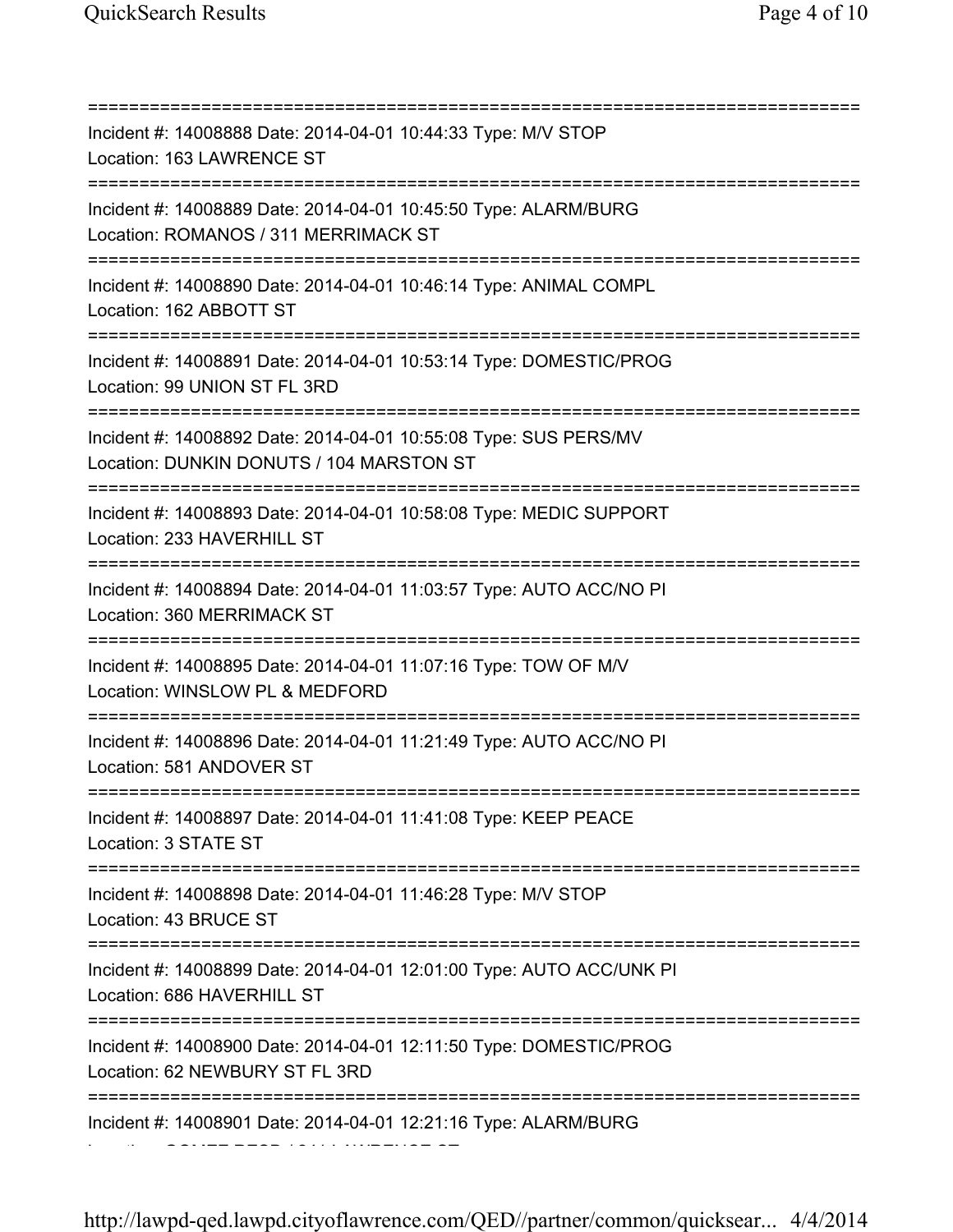=========================================================================== Incident #: 14008902 Date: 2014-04-01 12:22:24 Type: ANIMAL COMPL Location: 28 EUTAW ST =========================================================================== Incident #: 14008903 Date: 2014-04-01 12:32:15 Type: THREATS Location: 233 LAWRENCE ST =========================================================================== Incident #: 14008904 Date: 2014-04-01 12:50:42 Type: B&E/PAST Location: 192 UNION ST FL 1STFL =========================================================================== Incident #: 14008905 Date: 2014-04-01 13:06:15 Type: INVEST CONT Location: 8 ROLLINS ST =========================================================================== Incident #: 14008907 Date: 2014-04-01 13:08:59 Type: THREATS Location: 2 APPLETON ST =========================================================================== Incident #: 14008906 Date: 2014-04-01 13:09:20 Type: ARREST Location: E HAVERHILL ST & HAVERHILL ST =========================================================================== Incident #: 14008908 Date: 2014-04-01 13:13:14 Type: HIT & RUN M/V Location: 700 ESSEX ST =========================================================================== Incident #: 14008909 Date: 2014-04-01 13:26:23 Type: SUS PERS/MV Location: CENTRAL CATHOLIC HIGH SCHOOL / 300 HAMPSHIRE ST =========================================================================== Incident #: 14008910 Date: 2014-04-01 13:32:49 Type: ARREST Location: 33 BROOK ST =========================================================================== Incident #: 14008911 Date: 2014-04-01 13:36:55 Type: TOW OF M/V Location: ESSEX ST & APPLETON =========================================================================== Incident #: 14008912 Date: 2014-04-01 13:39:21 Type: UNWANTEDGUEST Location: 66 FERRY ST =========================================================================== Incident #: 14008913 Date: 2014-04-01 13:56:28 Type: INVEST CONT Location: 250 HAVERHILL ST =========================================================================== Incident #: 14008914 Date: 2014-04-01 14:06:13 Type: LOST PROPERTY Location: 9 WARREN ST =========================================================================== Incident #: 14008915 Date: 2014-04-01 14:16:05 Type: UNWANTEDGUEST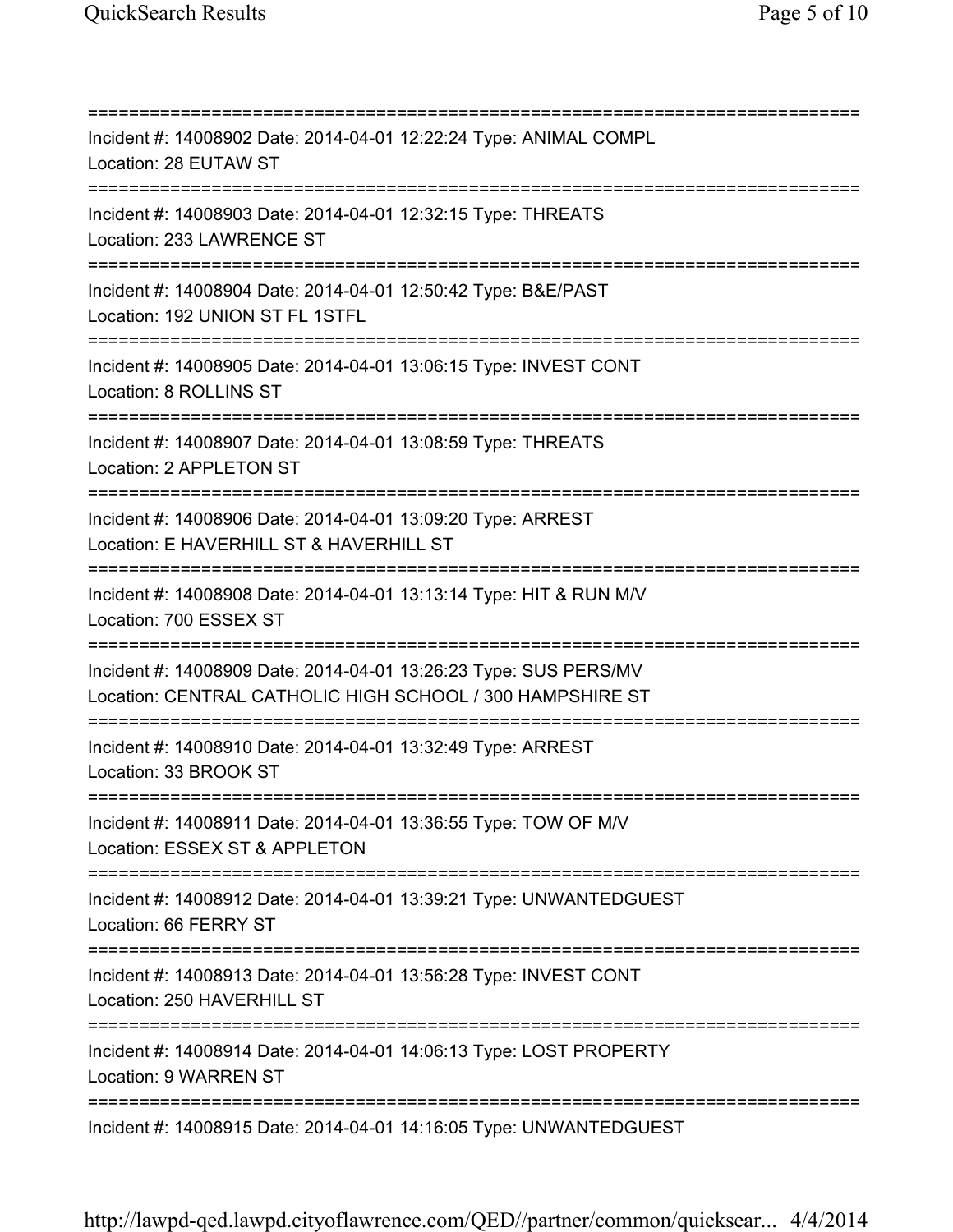=========================================================================== Incident #: 14008916 Date: 2014-04-01 14:45:37 Type: ARREST Location: 103 RIVER POINTE WY #APT2202 =========================================================================== Incident #: 14008917 Date: 2014-04-01 14:58:08 Type: ARREST Location: 34 HAVERHILL ST =========================================================================== Incident #: 14008918 Date: 2014-04-01 15:27:21 Type: SUS PERS/MV Location: CENTRAL CATHOLIC HIGH SCHOOL / 300 HAMPSHIRE ST =========================================================================== Incident #: 14008919 Date: 2014-04-01 15:43:36 Type: M/V STOP Location: BERKELEY ST & HALL ST =========================================================================== Incident #: 14008920 Date: 2014-04-01 15:46:36 Type: DOMESTIC/PROG Location: 10 WASHINGTON WY =========================================================================== Incident #: 14008921 Date: 2014-04-01 15:52:42 Type: A&B PAST Location: HAVERHILL ST & JACKSON ST =========================================================================== Incident #: 14008922 Date: 2014-04-01 15:58:31 Type: INVEST CONT Location: 141 MAY ST =========================================================================== Incident #: 14008923 Date: 2014-04-01 16:00:29 Type: GENERAL SERV Location: 124 CROSS ST =========================================================================== Incident #: 14008924 Date: 2014-04-01 16:18:45 Type: M/V STOP Location: BUNKERHILL ST & PARK ST =========================================================================== Incident #: 14008925 Date: 2014-04-01 16:19:04 Type: MEDIC SUPPORT Location: 125 BENNINGTON ST FL 3RDFL =========================================================================== Incident #: 14008926 Date: 2014-04-01 16:25:02 Type: SUS PERS/MV Location: ANDOVER ST & S UNION ST =========================================================================== Incident #: 14008927 Date: 2014-04-01 16:31:22 Type: ALARMS Location: 647 ANDOVER ST =========================================================================== Incident #: 14008928 Date: 2014-04-01 16:32:00 Type: SUS PERS/MV Location: 18 FULTON ST =========================================================================== Incident #: 14008929 Date: 2014-04-01 16:59:20 Type: 911 HANG UP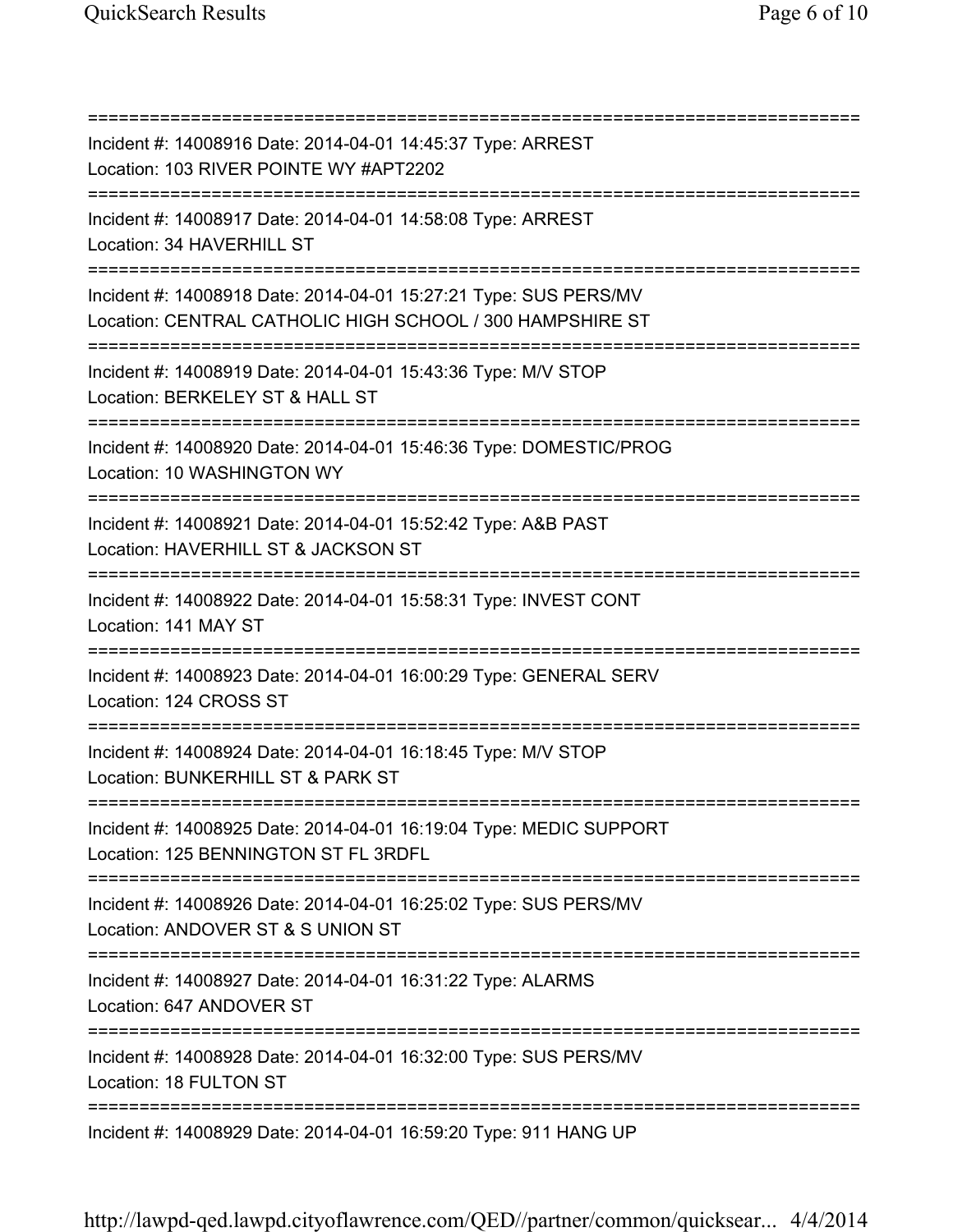Location: 29 WILMOT ST =========================================================================== Incident #: 14008930 Date: 2014-04-01 17:00:06 Type: AUTO ACC/NO PI Location: LORING ST & SHAWSHEEN RD =========================================================================== Incident #: 14008931 Date: 2014-04-01 17:10:05 Type: B&E/PAST Location: 31 GROTON ST FL 1 =========================================================================== Incident #: 14008932 Date: 2014-04-01 17:14:38 Type: AUTO ACC/NO PI Location: 133 E HAVERHILL ST =========================================================================== Incident #: 14008933 Date: 2014-04-01 17:14:51 Type: SHOPLIFTING Location: CVS PHARMACY / 266 BROADWAY =========================================================================== Incident #: 14008934 Date: 2014-04-01 18:01:27 Type: DISTURBANCE Location: 27 ORCHARD ST =========================================================================== Incident #: 14008935 Date: 2014-04-01 18:03:07 Type: ALARM/HOLD Location: SUPERMAS & COMPANY / 775 ESSEX ST =========================================================================== Incident #: 14008936 Date: 2014-04-01 18:05:17 Type: MAN DOWN Location: 20 CROSS ST =========================================================================== Incident #: 14008937 Date: 2014-04-01 18:07:01 Type: MISSING PERS Location: 90 LOWELL ST =========================================================================== Incident #: 14008938 Date: 2014-04-01 18:10:46 Type: M/V STOP Location: 114@ 495 =========================================================================== Incident #: 14008939 Date: 2014-04-01 18:21:16 Type: M/V STOP Location: BELKNAP ST & EVERETT ST =========================================================================== Incident #: 14008940 Date: 2014-04-01 18:23:47 Type: ARREST Location: BOXFORD ST & BY RAILROAD TRACKS =========================================================================== Incident #: 14008942 Date: 2014-04-01 18:30:34 Type: MISSING PERS Location: 60 ALLEN ST =========================================================================== Incident #: 14008941 Date: 2014-04-01 18:33:37 Type: M/V STOP Location: BELKNAP ST & EVERETT ST =========================================================================== Incident #: 14008943 Date: 2014 04 01 18:34:29 Type: B&E/PAST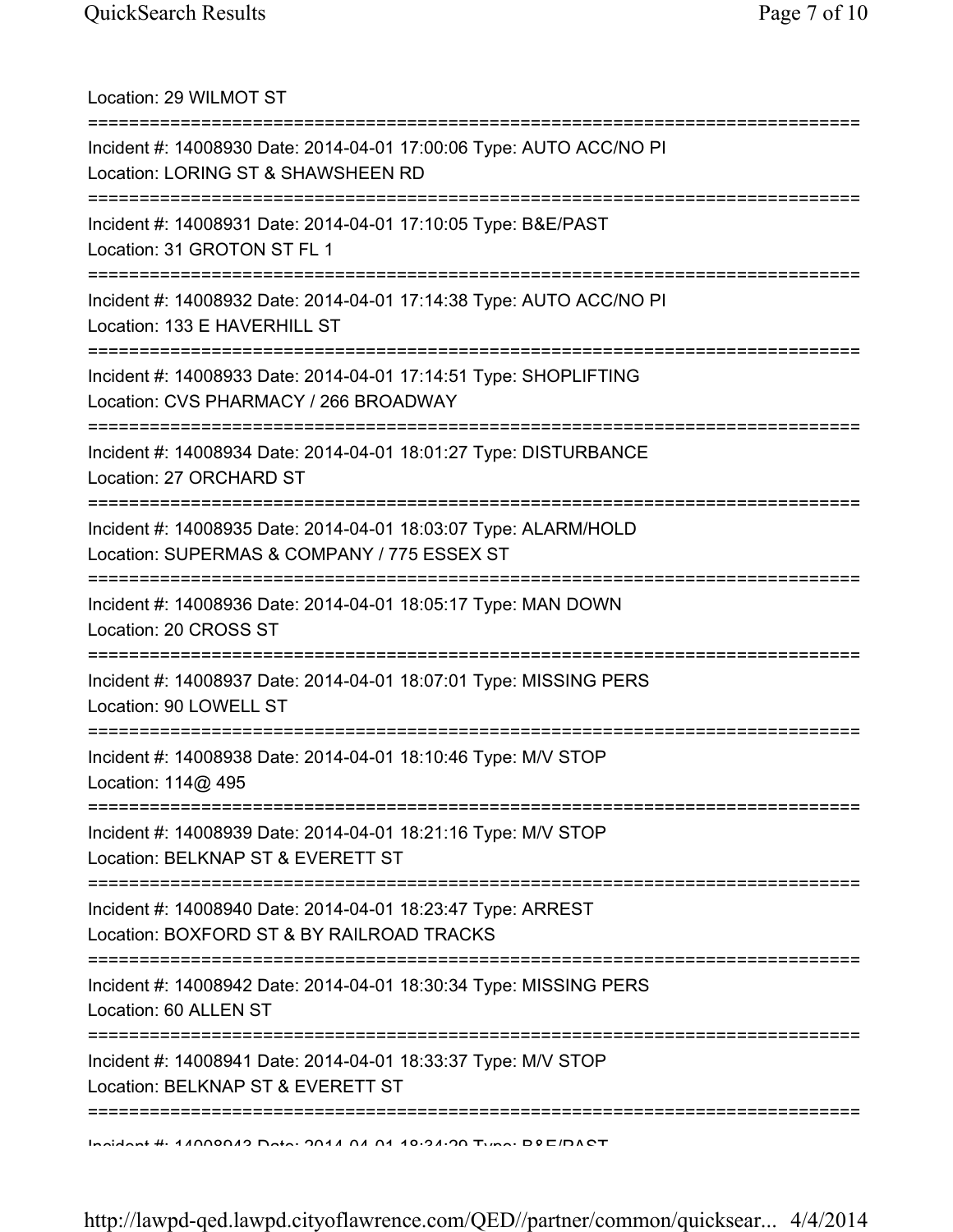| Location: 383 HAVERHILL ST #APT 6                                                                                                                      |
|--------------------------------------------------------------------------------------------------------------------------------------------------------|
| Incident #: 14008944 Date: 2014-04-01 18:39:22 Type: E911 HANGUP<br>Location: 276 BROADWAY #APT2R<br>=============================                     |
| Incident #: 14008945 Date: 2014-04-01 18:51:06 Type: NOISE ORD<br>Location: 60 BOWDOIN ST<br>=====================================                     |
| Incident #: 14008947 Date: 2014-04-01 18:52:49 Type: FIGHT<br>Location: HAFFNERS GAS STATION / 262 LAWRENCE ST<br>==================================== |
| Incident #: 14008946 Date: 2014-04-01 18:53:05 Type: SUBPOENA SERV<br>Location: 24 BENNINGTON ST                                                       |
| Incident #: 14008948 Date: 2014-04-01 18:53:35 Type: TOW OF M/V<br>Location: 161 BAILEY ST                                                             |
| Incident #: 14008949 Date: 2014-04-01 19:01:11 Type: SUBPOENA SERV<br>Location: 33 JUNIPER ST                                                          |
| Incident #: 14008950 Date: 2014-04-01 19:10:02 Type: SUBPOENA SERV<br>Location: 71 CENTER                                                              |
| Incident #: 14008951 Date: 2014-04-01 19:38:20 Type: MAL DAMAGE<br>Location: 12 BENNINGTON ST                                                          |
| Incident #: 14008952 Date: 2014-04-01 19:49:40 Type: DISTURBANCE<br>Location: LA FRUITERIA / 75 MANCHESTER ST                                          |
| Incident #: 14008953 Date: 2014-04-01 20:02:00 Type: M/V STOP<br>Location: 0 BROADWAY                                                                  |
| :=============================<br>Incident #: 14008954 Date: 2014-04-01 20:15:38 Type: TOW OF M/V<br>Location: 106 MARKET ST                           |
| ===========================<br>Incident #: 14008955 Date: 2014-04-01 20:21:04 Type: MISSING PERS<br>Location: 4 MARKET ST                              |
| Incident #: 14008956 Date: 2014-04-01 20:31:01 Type: M/V STOP<br>Location: LAWRENCE ST & STEARNS AV                                                    |
| ==============                                                                                                                                         |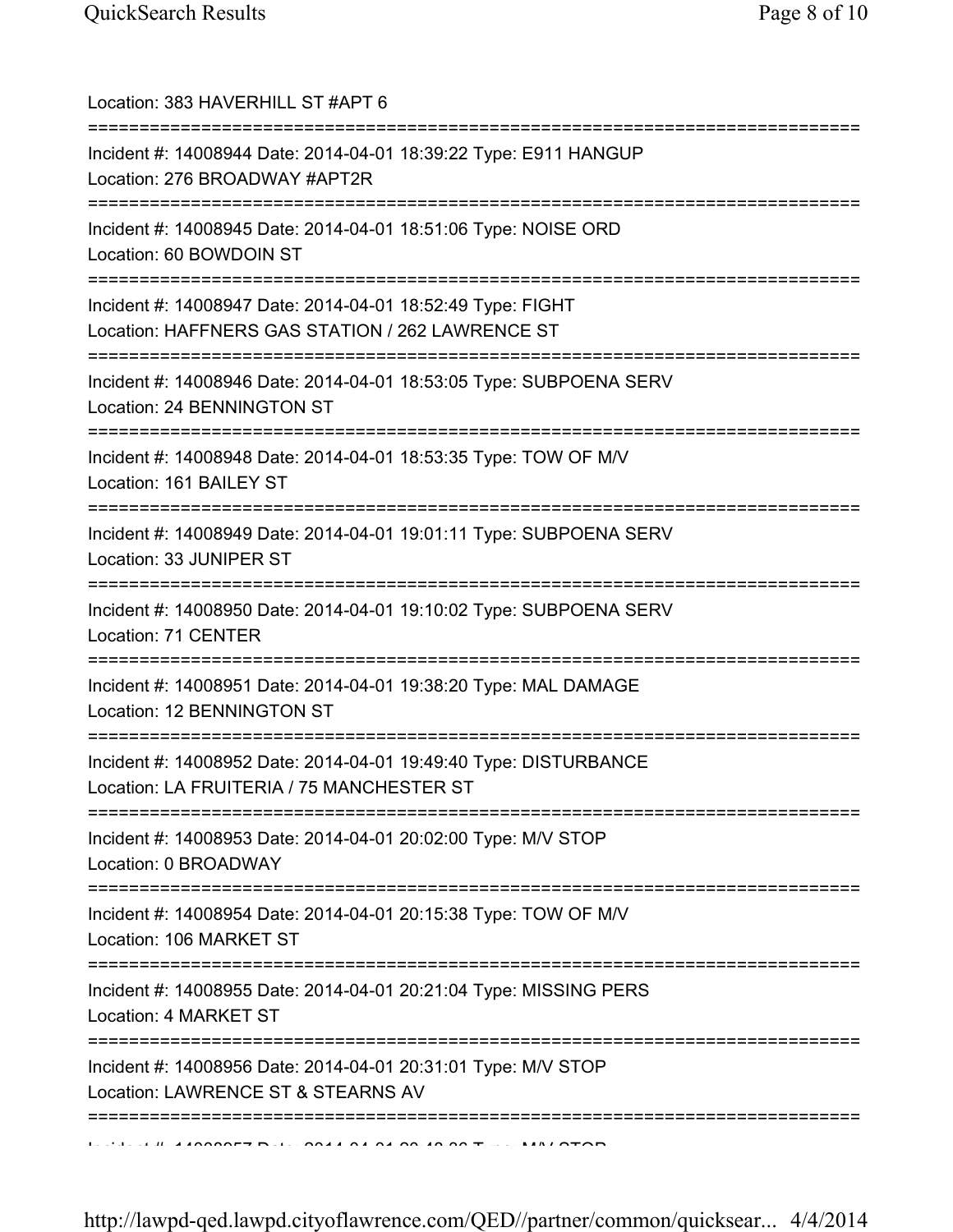| Location: ANDOVER ST & BEACON ST                                                                                        |
|-------------------------------------------------------------------------------------------------------------------------|
| Incident #: 14008958 Date: 2014-04-01 21:29:28 Type: DOMESTIC/PROG<br>Location: 23 BODWELL ST FL 2<br>:================ |
| Incident #: 14008959 Date: 2014-04-01 21:58:29 Type: M/V STOP<br>Location: MERRIMAC AND PARKER                          |
| Incident #: 14008960 Date: 2014-04-01 22:20:54 Type: INVESTIGATION<br>Location: 90 LOWELL ST                            |
| Incident #: 14008961 Date: 2014-04-01 22:21:11 Type: ESCORT<br>Location: 24 LENOX ST                                    |
| Incident #: 14008962 Date: 2014-04-01 22:24:05 Type: M/V STOP<br>Location: ANDOVER ST & FOSTER ST                       |
| Incident #: 14008963 Date: 2014-04-01 22:40:33 Type: SUS PERS/MV<br>Location: 50 ISLAND ST                              |
| Incident #: 14008964 Date: 2014-04-01 22:56:53 Type: MAL DAMAGE<br>Location: 167 SANBORN ST                             |
| Incident #: 14008965 Date: 2014-04-01 23:09:51 Type: NOISE ORD<br>Location: 150 COMMON ST                               |
| Incident #: 14008966 Date: 2014-04-01 23:16:55 Type: CK WELL BEING<br>Location: 23 BODWELL ST                           |
| Incident #: 14008967 Date: 2014-04-01 23:26:14 Type: ROBBERY UNARM<br>Location: LOWELL ST & MILTON ST                   |
| Incident #: 14008968 Date: 2014-04-01 23:31:57 Type: M/V STOP<br>Location: SOUTH BROADWAY AND FRONT                     |
| Incident #: 14008969 Date: 2014-04-01 23:39:38 Type: DOMESTIC/PAST<br>Location: 162 MARGIN ST #1                        |
| Incident #: 14008970 Date: 2014-04-01 23:57:04 Type: ALARM/BURG<br>Location: DIFO MULTISERVICES / 219 S UNION ST        |
|                                                                                                                         |